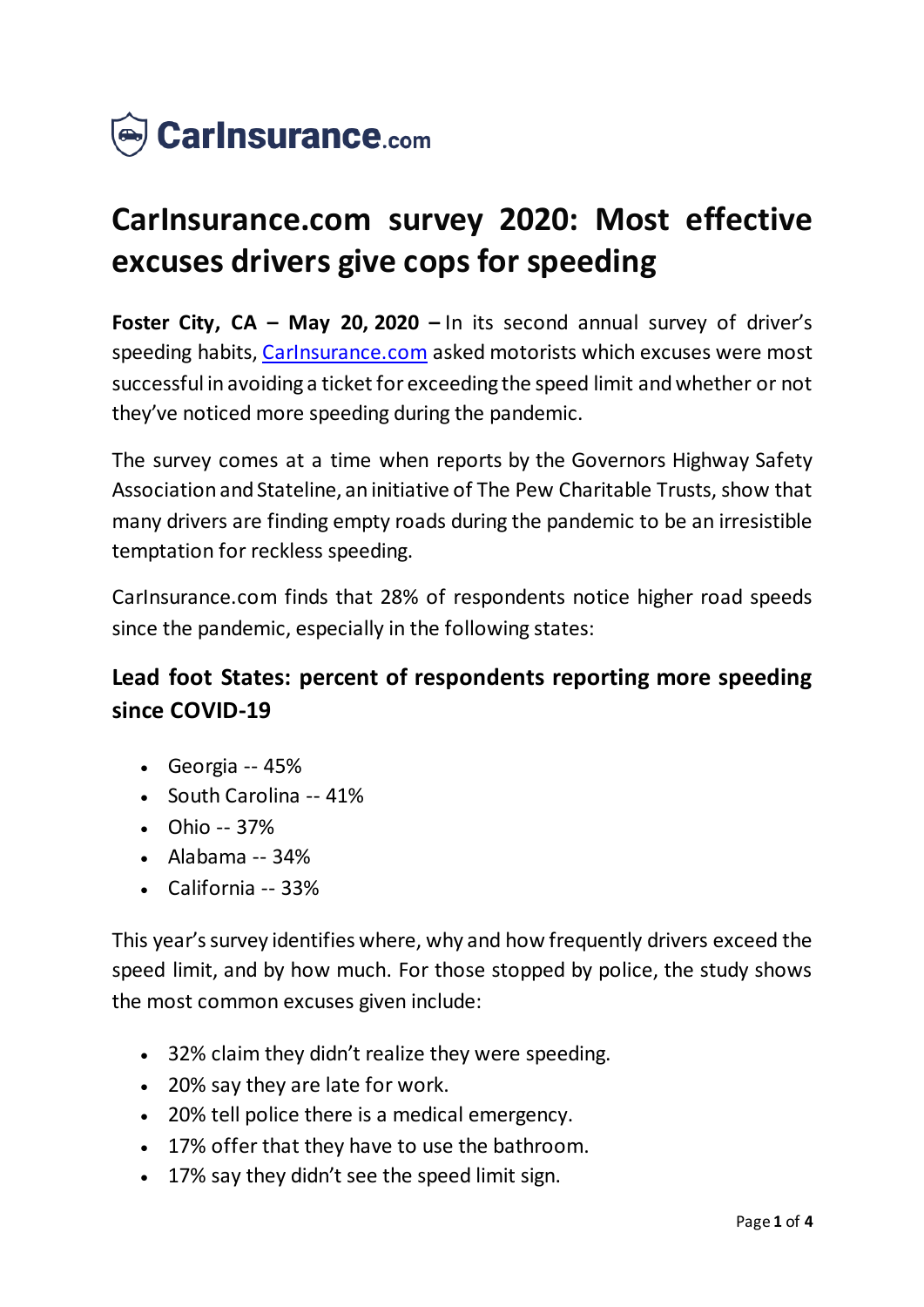CarInsurance.com survey participants report various approaches to avoiding or fighting speeding tickets. A driving record with multiple tickets or accidents is one [10 factors that affects car insurance rates,](https://www.carinsurance.com/Articles/10-factors-that-affect-your-car-insurance-rates.aspx) so can be important to address. Of survey respondents who hire a lawyer, 93% feel the cost is worthwhile. The report details typical fees survey respondents paid for retaining an attorney to dispute a traffic citation.

## **Requesting a warning instead of a ticket remains effective:**

- 41% of drivers surveyed requested a warning, didn't offer an excuse and got the warning (the same percentage as 2019).
- 27% said they still got a ticket after asking for a warning without providing an excuse.
- 22% gave an excuse and asked for a warning, but still got a ticket.
- 11% offered an excuse and asked for a warning, but still got a ticket.

The article also reviews differences between how often men vs. women are pulled over for speeding and how requests for a warning vary by gender.

For those unlucky enough to receive a ticket, in addition to a speeding fine, CarInsurance.com research shows that auto insurance rates rise between 22% and 30% on average, after a speeding citation.

View the complete article: 2020 [Caught speeding: Top excuses drivers give](https://www.carinsurance.com/speeding-ticket-excuses/)  [cops,](https://www.carinsurance.com/speeding-ticket-excuses/) which ones are most successful.

Our expert and spokesperson, CarInsurance.com Managing Editor Les Masterson, is available for comment on this research and describe how 2020 results are similar and different from 2019.

### **Methodology**

Carinsurance.com commissioned Op4G to survey 1,000 drivers about speeding, asking when, why, how often and how much they speed, as well as what excuses they give to get out of a ticket. The study also reviewed insurance rate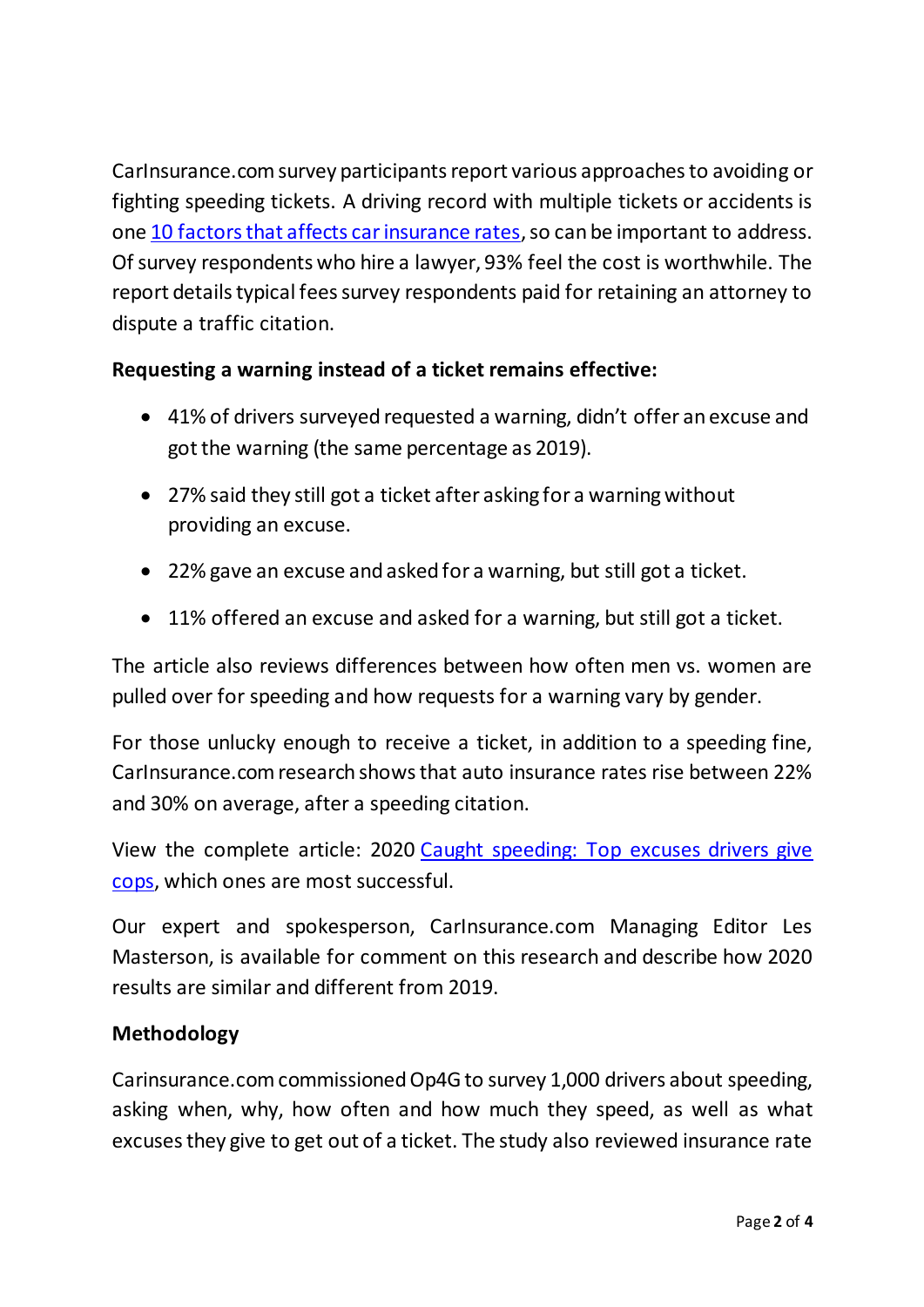data for six top insurers across all U.S. states to assess premium rate increases after a speeding ticket.

#### **Additional Resources**

[Minimum liability car insurance requirements by state](https://www.carinsurance.com/Articles/minimum-liability-car-insurance-requirements-by-state.aspx) [Car insurance calculators](https://www.carinsurance.com/calculators/)

#### **About CarInsurance.com**

CarInsurance.com is owned and operated by QuinStreet, Inc. (Nasdaq: [QNST\)](https://www.nasdaq.com/market-activity/stocks/qnst), a pioneer in delivering online marketplace solutions to match searchers with brands in digital media.

QuinStreet is committed to providing consumers and businesses with the information and tools they need to research, find and select the products and brands that meet their needs. CarInsurance.com is a member of the company's expert research and publishing division.

CarInsurance.com is a one-stop online destination for car insurance information, providing unbiased, expert advice on how to shop for insurance plans, what consumers should pay and what coverage they can get from a policy.

Since 2003, CarInsurance.com has been educating consumers through its breadth of expert content, tools, and in-depth studies to help site visitors make informed decisions about their car insurance.

#### **Twitter:** [@carinsurance](https://twitter.com/carinsurance)

**Facebook:** [https://www.facebook.com/carinsuranc](https://www.facebook.com/carinsurance)e

#### **Media contacts**

Jacqueline Leppla

Sr. Director of Public Relations

775-321-3608